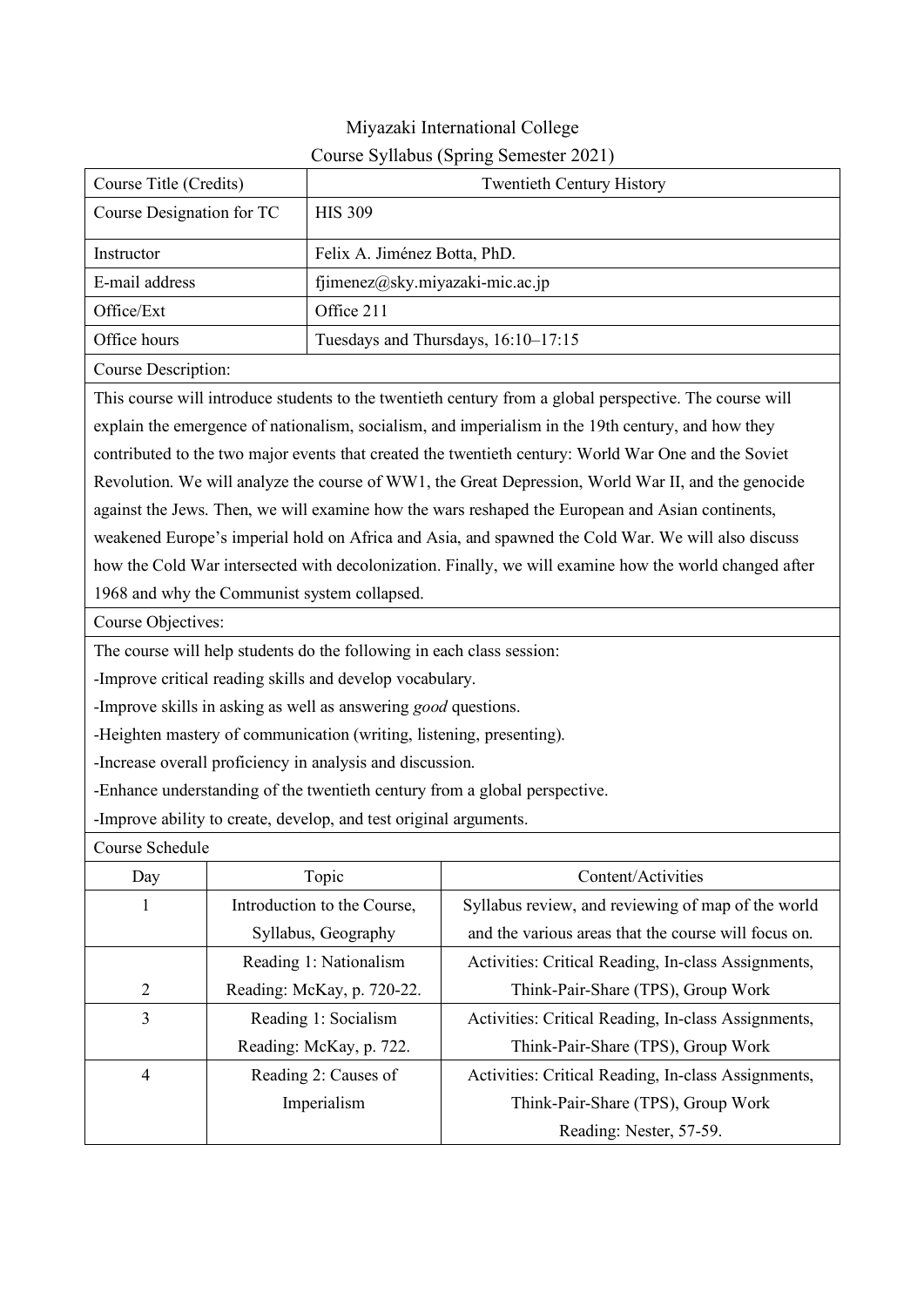| 5              | Reading 2: Effects of        | Activities: Critical Reading, In-class Assignments, |  |  |
|----------------|------------------------------|-----------------------------------------------------|--|--|
|                | Imperialism                  | Think-Pair-Share (TPS), Group Work                  |  |  |
|                |                              | Reading: Nester, 59-61.                             |  |  |
| 6              | Reading 2: WW1               | Activities: Critical Reading, In-class Assignments, |  |  |
|                |                              | Think-Pair-Share (TPS), Group Work                  |  |  |
|                |                              | Reading: Nester, 62-64.                             |  |  |
| $\overline{7}$ | Reading 3: Soviet Revolution | Activities: Critical Reading, In-class Assignments, |  |  |
|                |                              | Think-Pair-Share (TPS), Group Work                  |  |  |
|                |                              | Reading: TBA                                        |  |  |
| 8              | Reading 4: Post-WW1          | Activities: Critical Reading, In-class Assignments, |  |  |
|                | Settlement                   | Think-Pair-Share (TPS), Group Work                  |  |  |
|                |                              | Reading: Nester, 67–68.                             |  |  |
| 9              | Reading 4: Great Depression  | Critical Reading, In-class Assignments, Think-Pair- |  |  |
|                |                              | Share (TPS), Group Work                             |  |  |
|                |                              | Reading: Nester, 68-70                              |  |  |
| 10             | Reading 4: Impact of Great   | Critical Reading, In-class Assignments, Think-Pair- |  |  |
|                | Depression                   | Share (TPS), Group Work                             |  |  |
|                |                              | Reading: Nester, 70-72                              |  |  |
|                | Reading 5: Anticolonial      | Critical Reading, In-class Assignments, Think-Pair- |  |  |
| 11             | Struggle                     | Share (TPS), Group Work                             |  |  |
|                |                              | Reading: Nester, 81-83                              |  |  |
| 12             | Reading 6: Totalitarianism   | Critical Reading, In-class Assignments, Think-Pair- |  |  |
|                |                              | Share (TPS), Group Work                             |  |  |
|                |                              | Reading: McKay, et.al. 925-927                      |  |  |
| 13             | Reading 6: Totalitarianism   | Critical Reading, In-class Assignments, Think-Pair- |  |  |
|                |                              | Share (TPS), Group Work                             |  |  |
|                |                              | Reading: McKay, et.al., 925-927                     |  |  |
| 14             | <b>Midterm Examination</b>   | <b>Brief Review and Exam</b>                        |  |  |
| 15             | Reading 7: Road to WW1       | Critical Reading, In-class Assignments, Think-Pair- |  |  |
|                |                              | Share (TPS), Group Work                             |  |  |
|                |                              | Reading: Nester, 85-86.                             |  |  |
| 16             | Reading 6: Course of WW2     | Critical Reading, In-class Assignments, Think-Pair- |  |  |
|                |                              | Share (TPS), Group Work                             |  |  |
|                |                              | Reading: Nester, 86–88.                             |  |  |
| 17             | Special Reading: Holocaust   | Critical Reading, In-class Assignments, Think-Pair- |  |  |
|                |                              | Share (TPS), Group Work                             |  |  |
|                |                              | Reading: McKay, et.al., 942.                        |  |  |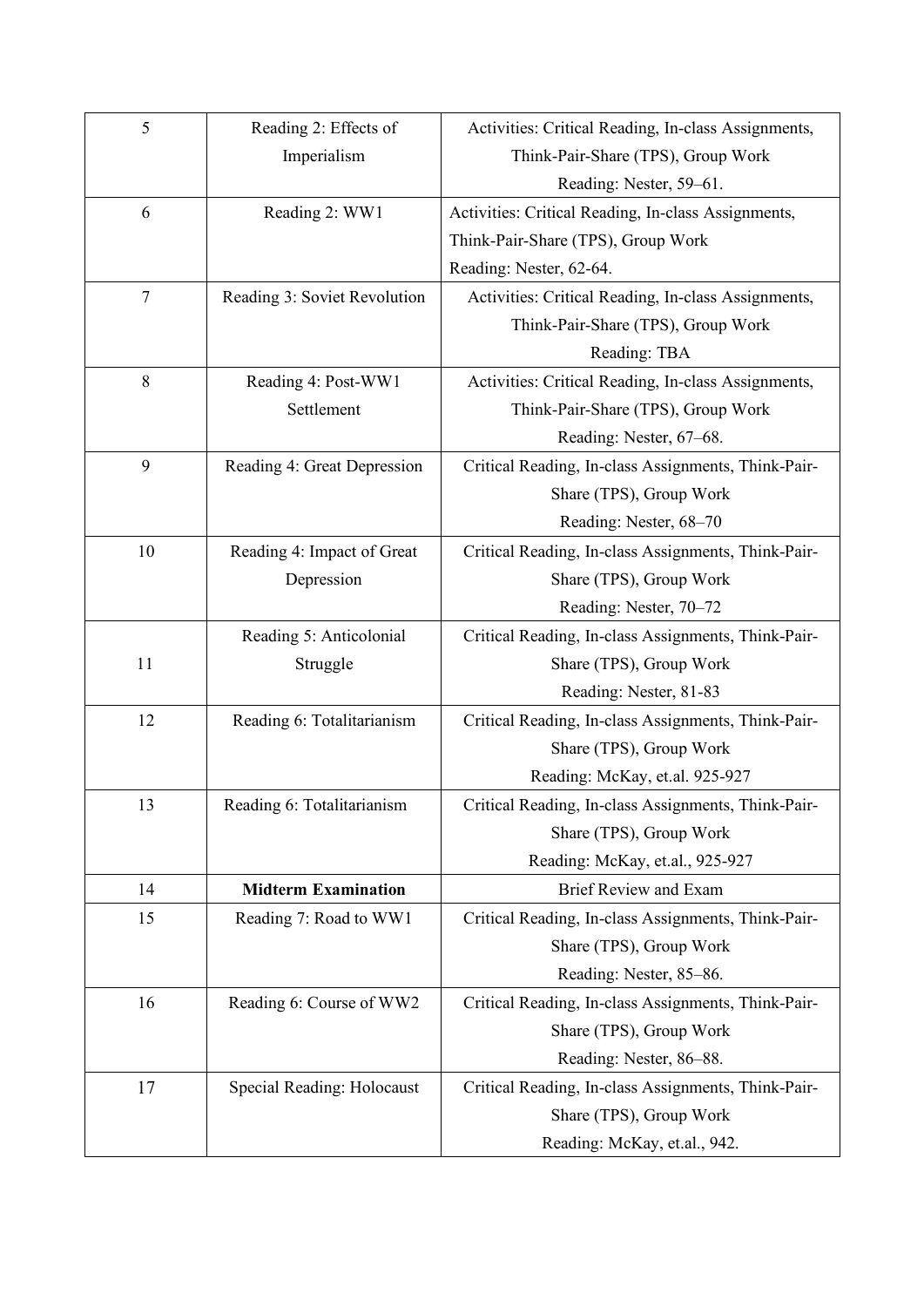| 18 | Reading 6: Postwar            | Critical Reading, In-class Assignments, Think-Pair- |
|----|-------------------------------|-----------------------------------------------------|
|    |                               | Share (TPS), Group Work                             |
|    |                               | Reading: Nester, 88-91.                             |
| 19 | Reading 8: Causes of Cold War | Critical Reading, In-class Assignments, Think-Pair- |
|    |                               | Share (TPS), Group Work                             |
|    |                               | Reading: Nester, 93-95                              |
| 20 | Reading 8: Causes of Cold     | Critical Reading, In-class Assignments, Think-Pair- |
|    | War, II                       | Share (TPS), Group Work                             |
|    |                               | Reading: Nester, 95-98                              |
| 21 | Special Reading:              | Critical Reading, In-class Assignments, Think-Pair- |
|    | Democratization of Japan      | Share (TPS), Group Work                             |
|    |                               | Reading: McKay, et.al., 971                         |
| 22 | Reading 8: Containment, I     | Critical Reading, In-class Assignments, Think-Pair- |
|    |                               | Share (TPS), Group Work                             |
|    |                               | Reading: Nester, 98-101                             |
| 23 | Reading 8: Containment, II    | Critical Reading, In-class Assignments, Think-Pair- |
|    |                               | Share (TPS), Group Work                             |
|    |                               | Reading: Nester, 101-103.                           |
| 24 | Special Reading:              | Critical Reading, In-class Assignments, Think-Pair- |
|    | The Politics of Liberation    | Share (TPS), Group Work                             |
|    |                               | Reading: McKay, et.al., 960.                        |
| 25 | Reading 8: Third World and    | Critical Reading, In-class Assignments, Think-Pair- |
|    | the Cold War                  | Share (TPS), Group Work                             |
|    |                               | Reading: Nester, 103-107.                           |
| 26 | Reading 8: Cuban Missile      | Critical Reading, In-class Assignments, Think-Pair- |
|    | Crisis and Vietnam War        | Share (TPS), Group Work                             |
|    |                               | Reading: Nester, 107-110                            |
| 27 | Reading 8: The Collapse of    | Critical Reading, In-class Assignments, Think-Pair- |
|    | <b>Bretton Woods</b>          | Share (TPS), Group Work                             |
|    |                               | Reading: Nester, 111-112.                           |
| 28 | Special Reading: World in     | In-class Assignments, Think-Pair-Share (TPS),       |
|    | 1968                          | Reading: McKay, et.al., 985-988.                    |
| 29 | Special Reading: Collapse of  | Critical Reading, In-class Assignments, Think-Pair- |
|    | <b>State Communism</b>        | Share (TPS), Group Work                             |
|    |                               | Nester: McKay, et.al., 1017.                        |
| 30 | Review                        | Review Activities- Final Reflection Due.            |
|    | <b>Final Exam</b>             |                                                     |
|    |                               |                                                     |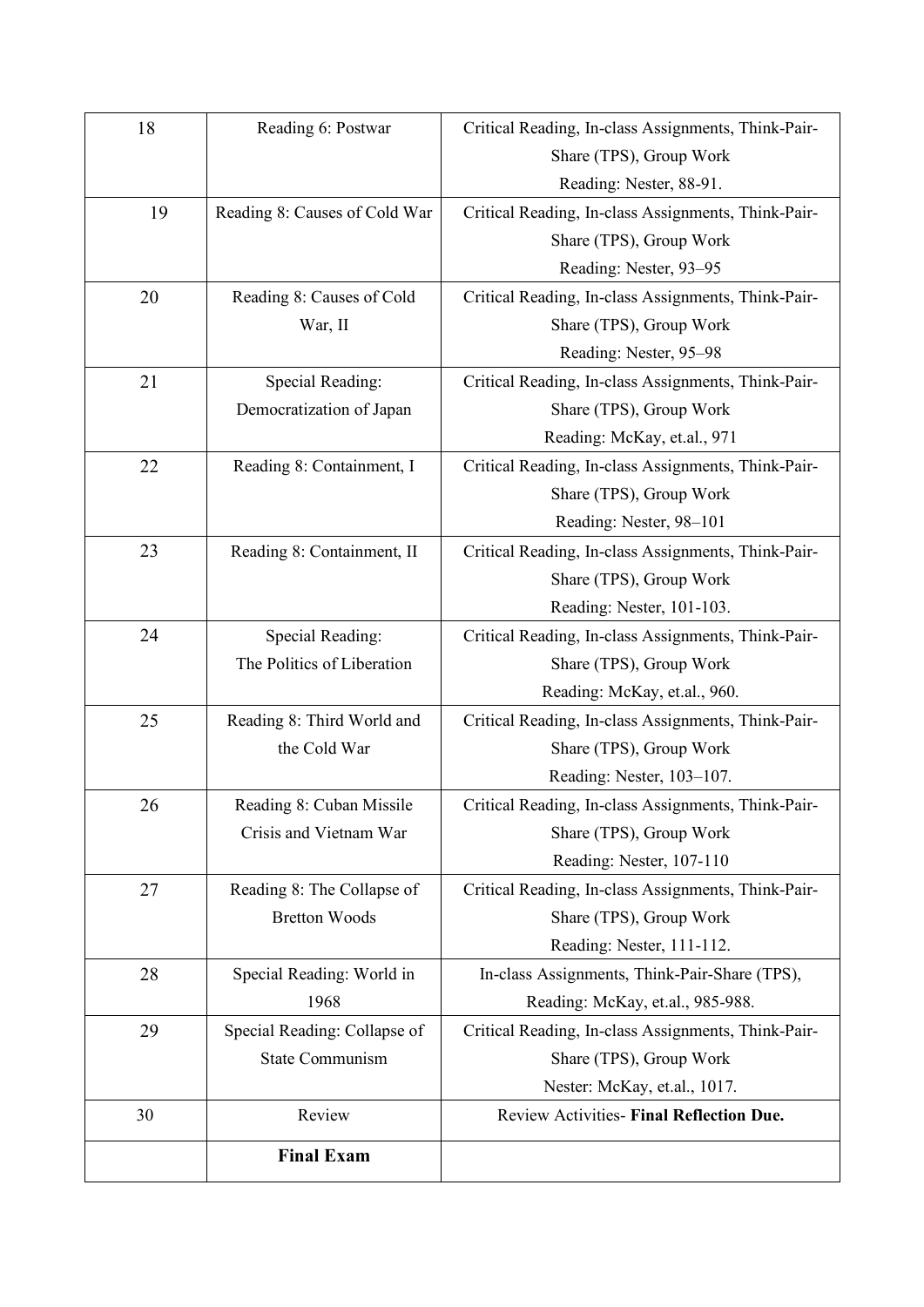## Required Materials

- Folder for Handouts
- B5 Notebook
- Your instructor will provide you with all the other necessary reading. Readings will be drawn from William R. Nester, *Globalization: A Short History of the Modern World*. 1st ed (New York: Palgrave Macmillan, 2010) and from McKay, John P., Bennett D. Hill, John Buckler, Patricia Buckley Ebrey, Roger B. Beck, Clare Haru Crowston, Merry E. Wiesner, and Jerry Dávila. A History of World Societies. Tenth edition (Boston: Bedford/St. Martin's, 2015).

### Course Policies

**Attendance:** Discussion is necessary and many activities will be completed in class, therefore participation is vital to this course. If you do not come or if you are late, you cannot earn participation points for the day for class discussion. Do not schedule meetings or routine appointments during class. Everyone is expected to thoughtfully add to our dialogue both in the classroom and in our online discussions.

All absences require proper certification, a doctor's note and your own explanation per email, in English, for why you had to miss class. If you miss more than **five class** meetings for *any* reason, you may be required to drop the course.

#### **Academic Honesty:**

It is **essential** that you use your own ideas in this class and submit your own work in this class.

- **Plagiarism** is the presentation of someone else's work as your own, whether it be direct, undocumented quotation of words, phrases or sentences, or undocumented paraphrasing of original ideas, thoughts or content. Neglecting to acknowledge sources for outside material is a serious offense and will result in failure of the assignment and possibly the course.
- Properly citing other authors is important; **do not copy** ideas from other people or books and pass them off as your own. If you do, you will fail the assignment, and perhaps even the course.

**Office Hours:** You don't need an appointment for regularly scheduled office hours. In fact, you are encouraged to come and talk to me about the class, assignments, readings, and so on. If you have questions, concerns, or comments, this is a great time to discuss them. If you can't make it to office hours, you can email to make an appointment (please wait for a response). As with all emails, I will reply within one business day.

**Questions**: If questions or concerns related to this course arise, please feel free to discuss them with Dr. Jimenez during office hours, by appointment, or by email. Any questions or concerns regarding an assignment grade received must be discussed in person within **ten** business days after receiving the grade. **Please do not wait until the end of the semester to raise concerns about grades. Problems**: If you have a problem or a health concern (concentration issues, need extra accommodations, etc.), come and speak with me at the start of the semester. If you have any other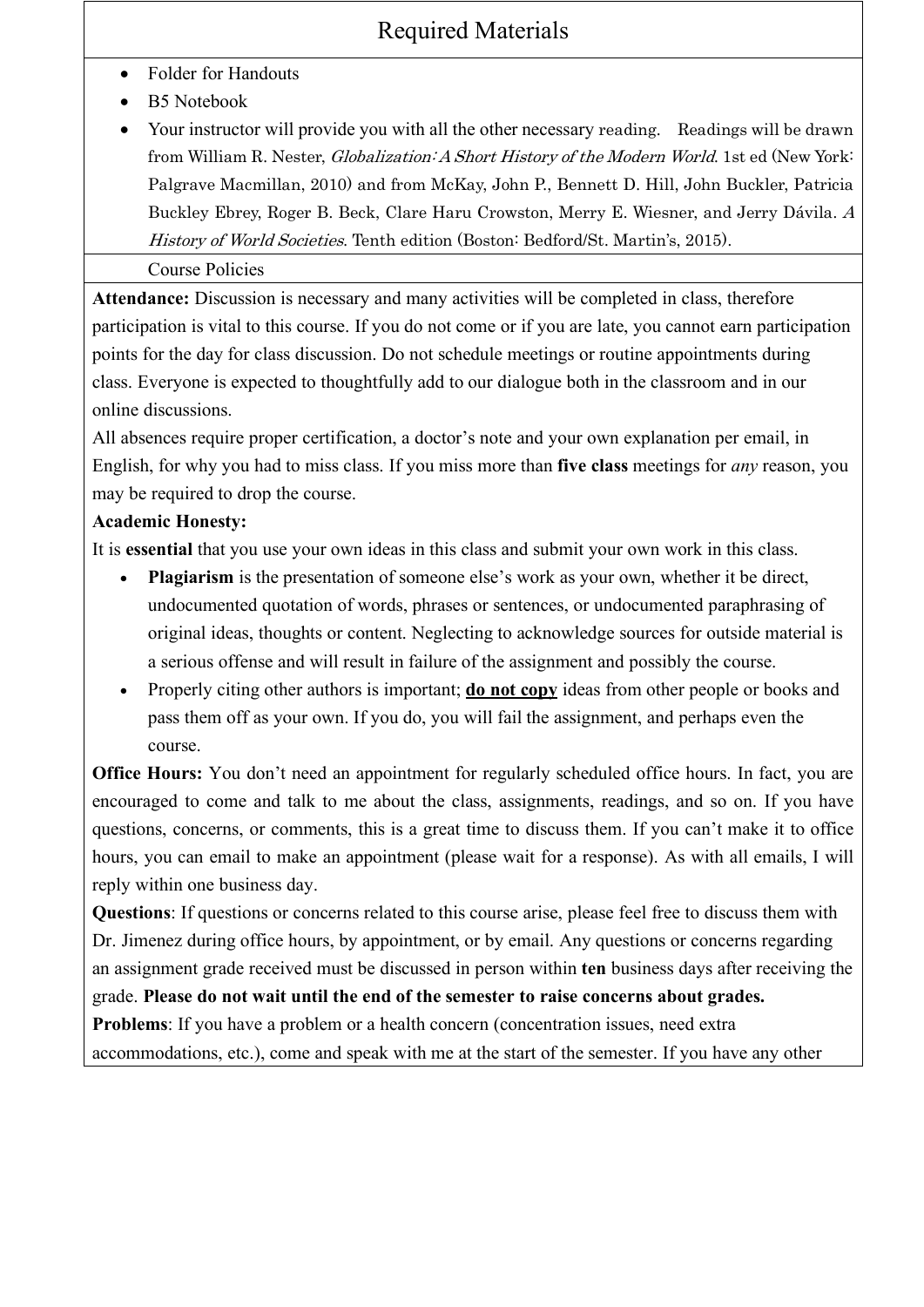problems that impede your ability to complete assignments or attend class, please speak with me right away. If you have spoken to me and your problem persists, please contact Dean Passos: apassos@sky.miyazaki-mic.ac.jp.

**No harassment of any kind will be tolerated.** Discrimination on the basis of race, creed, color, national origins, age, sex, disability, sexual orientation, and gender identity is prohibited. Please be respectful of others. As some of our course material is controversial or sensitive and may contain adult content, respectful discussion is especially crucial. Dr. Jimenez reserves the right to ask anyone to leave at any time.

All assignments should be typed and submitted per the instructions on the assignment sheet. Back up your work and save often. Technology can cause trouble; don't let it hurt your grade. Dr. Jimenez will only accept emailed assignments with prior approval. Late work will be penalized. Work that is submitted late *may not* be accepted. Detailed assignment sheets outlining expectations for projects, responses, reflections, presentations, and so on will be given to you in class and will be available on our class website.

#### **On assignments:**

**100-90: A** grade **80-89: B** grade **70-79: C** grade **60-69: D** grade **0-59: F** grade

#### **Grades will be broken down as follows:**

Participation and In-class assignments: 25%

Weekly Worksheets: 15 %

Midterm Examination: 25%

Final Examination: 25%

Reflection Paper: 10%

Methods of Feedback:

In principle, graded work will be returned within one week of submission with appropriate feedback i.e., grade, comments, rubric, etc.

Diploma Policy Objectives:

Work completed in this course helps students achieve the following Diploma Policy objective(s):

1: Advanced thinking skills (comparison, analysis, synthesis, and evaluation) based on critical thinking (critical and analytic thought)

2: The ability to understand and accept different cultures developed through acquisition of a broad knowledge and comparison of the cultures of Japan and other nations

3: The ability to identify and solve problems